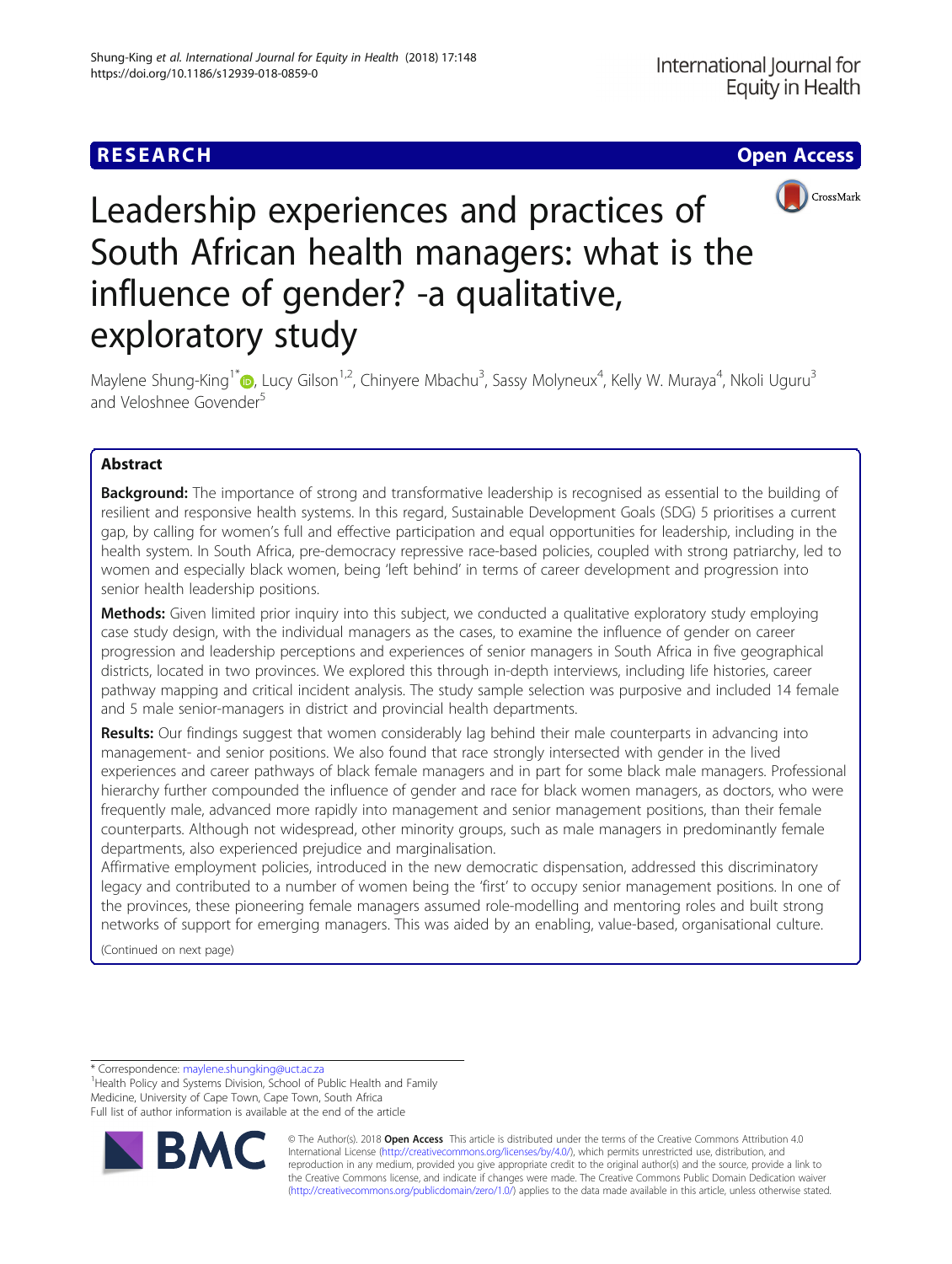## (Continued from previous page)

**Conclusion:** This study has implications for institutionalising personal and organisational development that recognise and appropriately advances women managers, paying attention to the intersections of gender, race and professional hierarchy. It is important in the context of national and global goals, in particular SDG 5, that women and in particular black women, are prioritised for training and capacity development and ensuring that transformative health system policies and practices recognise and adapt, supporting the multiple social and work roles that managers, in particular women, play.

Keywords: Gender and leadership in health, Gender, race and professional hierarchy and health leadership, South African health leaders and gender, Intersectional social identities and health leadership

## Background

Leadership is widely regarded as an important facet in health system strengthening and is a critical element in building responsive and resilient health systems [\[24,](#page-11-0) [60](#page-11-0)]. Whilst management and leadership are often referred to as 'two sides of the same coin', in this paper we embrace the notion of leadership as a distinct phenomenon and an essential part of the portfolio of competencies of managers, including health managers [[15](#page-11-0), [23,](#page-11-0) [48\]](#page-11-0). Whilst we recognise the phenomenon of distributed leadership, meaning that leadership resides in multiple levels of the health system and not just in those who hold formal management positions [[4\]](#page-11-0), this paper focuses on the perspective and experiences of formally designated managers.

Leadership literature speaks to different forms of leadership and leaders with different characteristics and styles [[10](#page-11-0), [30,](#page-11-0) [48\]](#page-11-0). Beyond individuals, the importance of teams as collective units of leadership is also well-recognised in contemporary leadership literature [\[2,](#page-10-0) [42,](#page-11-0) [57](#page-11-0)]. Health systems, meanwhile, are recognized as complex adaptive systems, encompassing interdependent organisations and institutions which are diverse in form and structure [\[1](#page-10-0), [34](#page-11-0)]. These complex adaptive systems shape and are shaped by the behaviours of individuals and teams located within them [[3](#page-10-0), [27](#page-11-0), [43](#page-11-0), [49,](#page-11-0) [50\]](#page-11-0). Given the integral position of the health sector in broader society, this interdependence also extends more widely, with the health system and all who work in it influencing and being influenced by wider societal factors.

As leadership essentially resides in people, social identities are among the multiple influences that impact on leadership behaviours and experiences within the health system [\[15,](#page-11-0) [33](#page-11-0)]. The gendered nature of health systems [[59](#page-11-0)], with different health professions strongly dominated by either males or females, is one such influence over the shape and form of leadership. Yet gender is largely ignored in the general and health-specific management literature, despite global calls for gender-parity in organisational leaders [\[55](#page-11-0)]. There is also little research to understand the influence of gender on health system leadership.

This paper, then, explores the extent to which gender influences the perceptions and experiences of health managers, through a qualitative, exploratory study undertaken in South Africa. As human resource development in the South African health sector is deeply rooted in a race-based, gendered and professionally hierarchical political and economic history  $[12]$ , this is a particularly interesting context in which to conduct this work.

The *Apartheid* (i.e. separateness) government in South Africa, characterised by repressive race-based policies favouring a White minority grouping, was replaced in 1994 by a constitutional democracy [\[21](#page-11-0)]. Prior to democracy, apartheid resulted in a civil service, including the health sector, where Whites, and predominantly males, held the majority of posts, including the most senior and powerful positions [\[12\]](#page-11-0). At a professional level, the South African health system had a bias towards doctors as the de facto leaders of the health care team [\[12](#page-11-0)]. This triumvirate of social identities resulted in White male doctors occupying the majority of high level health management posts in hospitals and in national, provincial and local authority Departments of Health. This bias also extended to support-service positions such as human resources, finance and supply chain, where management positions were mostly held by White, often Afrikaans speaking (the dominant language of the Apartheid government), males. In general, the numbers of women- and black doctors lagged behind. For black women in particular, nursing and teaching were often the only professional career options available [\[47](#page-11-0)]. Post-democracy in 1994, there was large-scale cross-sectoral transformation, including the development of policies to redress race and gender-linked workplace imbalances and actively affirm the appointment of Blacks, women and those with disabilities. This resulted in important changes in the public-sector health management profile  $[16]$ .<sup>1</sup> It was against this backdrop of systematic race-based and gendered human resource development in the health sector, that we examined the role of gender in leadership. Our fieldwork was conducted in 2016, just over 20 years into democracy.

## Methods

## Research design

We employed a qualitative case study approach [\[13](#page-11-0)], which is appropriate for studies exploring complex social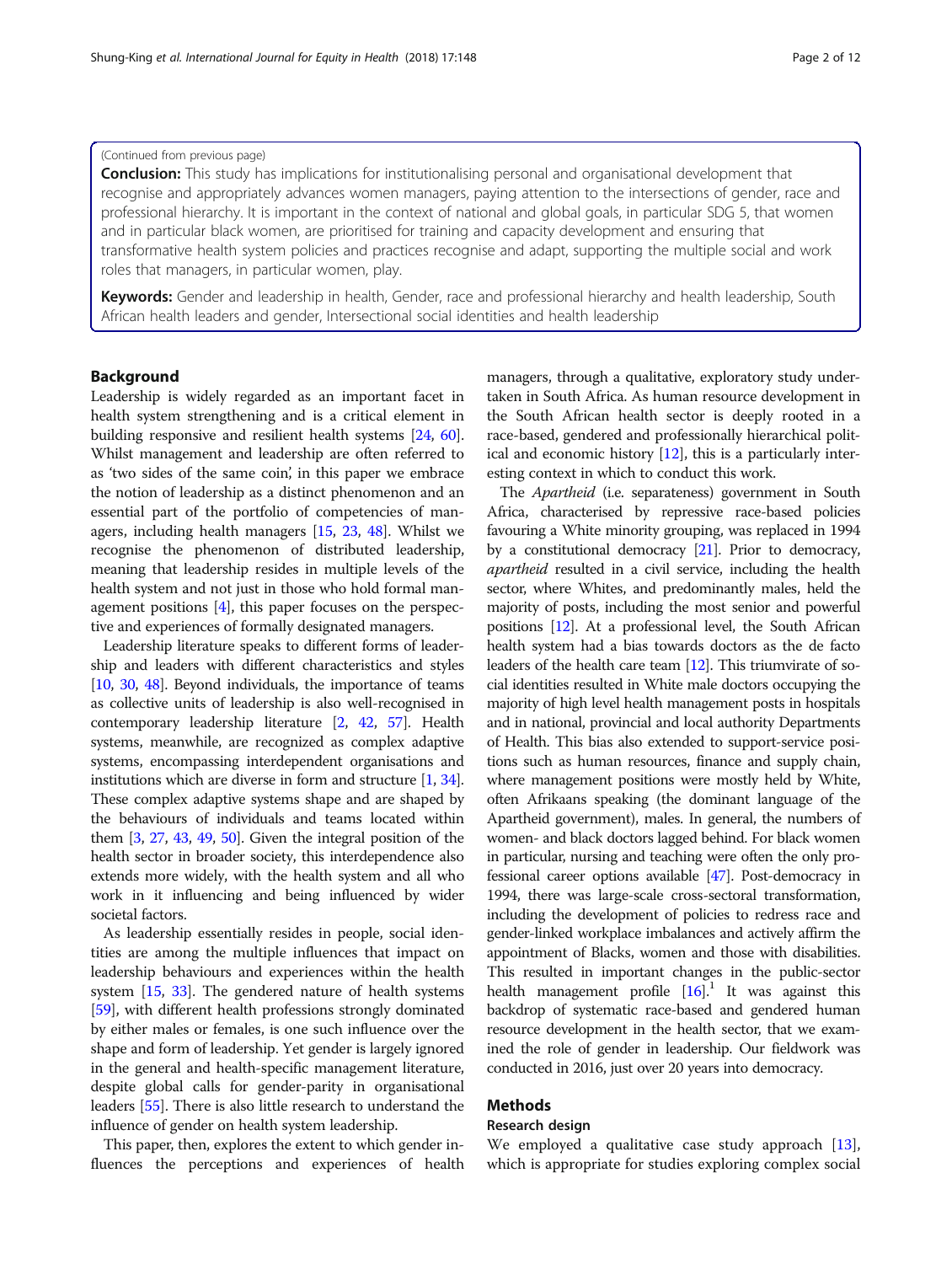phenomenon (e.g. leadership, gender, social norms etc.), allowing for description and interpretation of participant experiences in the natural setting and context in which they occurred. A defining characteristic and advantage of a case study approach is a focus on depth to obtain a rich complete picture, often requiring a variety of data tools. In this study, health managers were the cases and thus the 'units of analysis'. Their experiences of gender, in relation to their career pathways and leadership experiences and practices, were explored in-depth in their district and provincial contexts and allowed for conclusions to be drawn about these health managers in their specific contexts. This was appropriate given the limited research conducted on understanding gender and leadership in low- and middle-income countries (LMICs) and the purpose of the study was exploratory, to provide initial, descriptive data. This could be the basis for the generation of new hypotheses and research questions for further research. A key limitation of case study design and applicable to the present study is that, given the emphasis on in-depth content, the research cannot be feasibly conducted on a large scale and is not necessarily generalisable to other contexts.

## Study setting, sampling and selection of research participants

Nineteen senior health managers (our cases) were interviewed from two provincial departments of health. We were interested in leaders who routinely translate strategic plans that are set at higher levels (national or provincial) into operational plans for implementation at their own level and below. Therefore, we focused on understanding the experience and practice of relatively senior health system leaders in decentralised governance and administrative structures (i.e. at provincial and district level).

Selection of participants was purposive [\[25\]](#page-11-0). Purposive sampling is often used in qualitative research to identify a particular group of people who possess certain characteristics or are in circumstances pertinent to the phenomenon being studied [\[25](#page-11-0)]. The sampling frame comprised provinces and districts (five districts - two metropolitan and three rural - across two provinces). We selected an urban district to sample from in each province and included a selection of participants from three rural districts in one of the provinces. These different urban and rural settings provided a range and depth of experiences of relevance to our phenomena of interest. Participants were selected to reflect diversity in gender, race, age and professional background. A listing of senior managers was obtained from the provincial and district health authorities and suitable participants were invited to participate in the study.

The two provinces in which our study was conducted were similar in economic status, but with different party-political histories. The two provinces have had a very different leadership trajectory over the past 25 years; one had a stable core of senior leadership and the other a frequently changing senior leadership.

Within districts, selection of cases (i.e. senior health managers) was guided by the Galer and Vriesendorp typology [[23\]](#page-11-0), which identifies four levels of health system leadership, and locates middle and senior managers in the second and third levels, respectively. In this typology, senior managers<sup>2</sup> are characterized as 'organizational decision-makers', for whom strategic thinking, coaching others, managing external consultants contracted to do work, managing conflict and using reflective skills are critical leadership skills. In South Africa, while senior managers in the district are responsible for overseeing the delivery of health services, senior managers in the provincial structures have supervisory roles, and provide guidance and frameworks to support district operations.

### Conceptual guidance

We drew on selected conceptual ideas and frameworks to guide the different aspects of our interviews (see below) and our analysis.

Gender is understood as '… the socially constructed roles, behaviours, activities and attributes that a given society considers appropriate for males, females and other genders—affects how people live, work and relate to each other at all levels, including in relation to the health system' ([\[44](#page-11-0)], p. 1). This understanding of gender has several important implications for how it is examined, including in this paper. Firstly, gender is relational and is shaped by access to and distribution of resources and power between men and women. Second, gender norms and roles are dependent on context and vary across time. Third, differences in gender relations are also shaped by intersections of gender with other social constructs (i.e. race, class, ethnicity) and these '… axes of power are intertwined as processes that construct and are constructed by the other' ([\[28\]](#page-11-0), p. 70).

Turning to gender in the context of leadership and management, [[18](#page-11-0)] describe the uneven path of upward progression for women in organizations as a labyrinth, arising from the challenges associated with child care needs, racism, sexism, and discrimination on the basis of identity. A review of the literature indicates that the intersectionality of gender, with other dimensions of identity in the context of leadership, is under-researched in LMICs, particularly in Africa [[5\]](#page-11-0). At the same time, a growing body of literature is emerging on modern forms of gender identity, particularly constructs of masculinity [\[11\]](#page-11-0). Social roles and constructs of masculinity, in particular in relation to domestic/homemaker and work/breadwinner, are increasingly challenged and redefined [\[56\]](#page-11-0).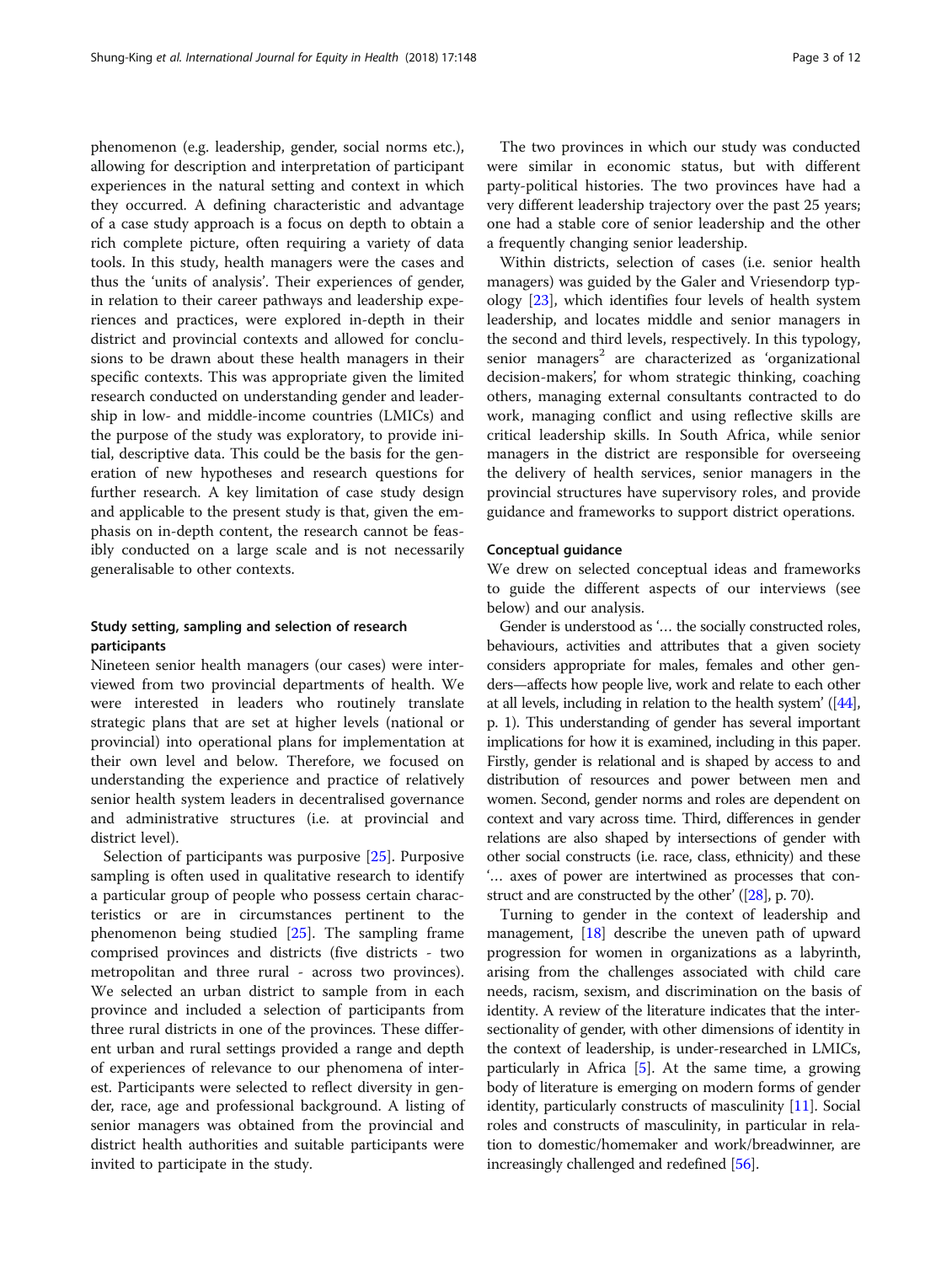International discourse on social identities and their impact on leadership emphasise that a single social identity (e.g. gender) seldom operates in isolation, but intersects with other features [\[17](#page-11-0), [51,](#page-11-0) [57](#page-11-0)]. Given the historical and health sector context of South Africa, we explored race and professional hierarchy alongside gender as influences on career trajectories, and on perspectives and experiences of leadership in a transforming health system.

We also considered the notion of transformational leadership [[8\]](#page-11-0), which speaks to a kind of leadership that encourages innovation and responsiveness, supporting a culture of learning and the promotion of value-based behaviour. This reflects the kind of leadership aspired towards nationally [[46\]](#page-11-0) and expressed in some South African provincial strategies [[58\]](#page-11-0). In addition, we explored with managers how they enacted leadership in and through teams, reflecting the notion of distributed leadership [\[4](#page-11-0)] and in our analysis we drew on Le Deist and Winterton [\[35\]](#page-11-0)'s distinction between four intersecting leadership competency dimensions:

- cognitive the ability to think critically and strategically;
- functional the execution of specific technical aspects of leadership, such as relates to planning, service delivery, and human resource management;
- social referring to understanding self and self in relation to others); and
- a higher-level synergistic, integrative competence which enables navigation of uncertainty and complexity in an ever-changing health system.

While these competencies speak to individual and team behaviours, equally importantly are the leadership-enabling health system capabilities that are crucial for nurturing an environment that allows individual leaders and the multiple teams that they form part of to thrive ([[45\]](#page-11-0), Baser and Morgan, 2005).

## Data collection methods and tools

Three approaches were applied within the in-depth individual interviews conducted: life history, vignettes and critical incident (CI) approaches. The life history approach allowed for in-depth exploration of participants' career trajectories and leadership experiences [[39](#page-11-0)]. The CI approach, on the other hand, enabled participants to self-report and reflect on significant events in their work which had influenced or been meaningful to their leadership experience [[22](#page-11-0), [32](#page-11-0)]. Vignettes were, finally, used to explore the sensitive issue of gender and/or race bias in leadership appointments and employment selection, as a way of probing more deliberately around our issues of interest. In order to allow enough time for participants to reflect on their backgrounds, practices and critical incidents, repeat interviews were

conducted with 14 of the 19 participants. For the remaining five, and given their time constraints, we combined interview topics into just one interview.

## Data analysis

Transcriptions of interviews were uploaded onto Atlas t.i., a qualitative data analysis software. The analysis of the interview data drew on the conceptual ideas outlined above, following the four practical stages suggested by Marshall and Rossman [\[40](#page-11-0)] of 'organizing the data' generating categories, themes, and patterns, 'testing any emergent hypotheses', and 'searching for alternative explanations'. The coding was guided by the principles of 'comparative analysis' [\[53\]](#page-11-0), including the comparison of any coded element in terms of emergent categories and sub-categories leading to the identification of patterns. Each research team member provided input on the coding templates to ensure that the data were analysed appropriately. Transparency, validity, reliability, comparability, member checking, negative case analysis and reflexivity were used for building and ensuring methodo-logical rigour [\[53\]](#page-11-0). Analysis occurred at the individual case level and across cases.

## Results

## Summary and relational mapping of study participants

Table [1](#page-4-0) outlines the characteristics of the full sample. Of our 19 participants, 14 and five participants were interviewed in provinces one and two, respectively. Participants ranged from 40 to 60 years old, fourteen were women, thirteen black and twelve had a nursing professional background. By chance, the sample included participants who were closely related in a current or previous line-management capacity or had worked together in the same team. As participants spoke of their own leadership style and that of their teams, the inadvertent cross-referencing among some respondents provided some unexpected opportunities to triangulate experiences of each other during analysis.

## Career trajectory into leadership

All 19 interviewees readily and enthusiastically recounted their career pathways, recollecting the factors and actors that played key roles at various points along their management journey. All had quite a chequered career pathway that took several twists and turns from their first entrance into management, to their current position. However, there was a distinctly different pattern discernible for doctors compared to nurses, emphasising the influence of professional hierarchy (see examples in Table [2](#page-4-0)).

All doctors in our sample went directly from being a clinician to a hospital manager (equivalent to a level 2 or 3 manager), which placed them at a middle management level from the outset of their management careers. They all followed a steady upward trajectory and mostly went on to fill senior management positions. In contrast,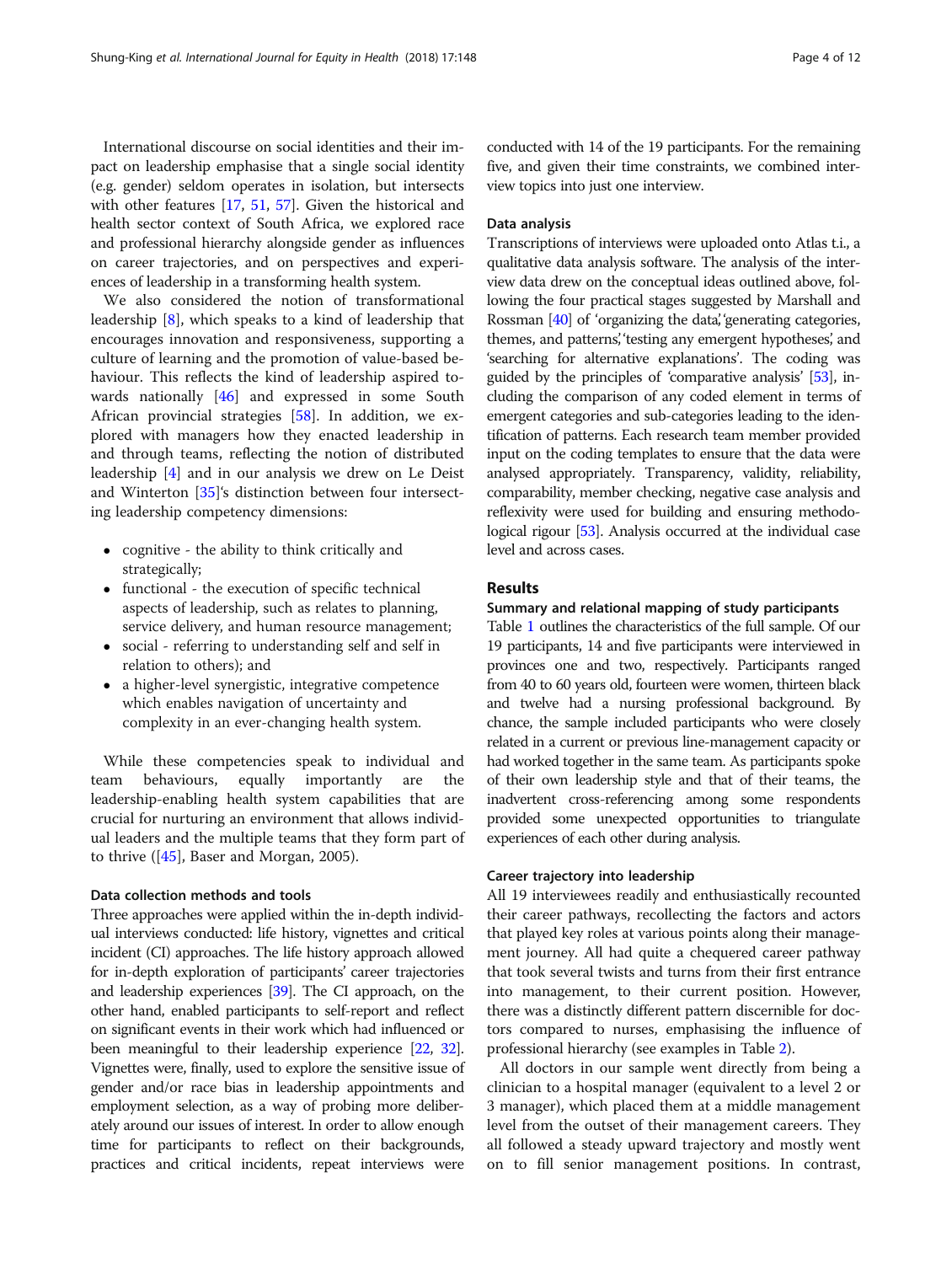| Participant number | Sex    | Age   | Race <sup>a</sup> | Position at the<br>time of the study | Years in current<br>position | Prof background                   | Number of years<br>in management |
|--------------------|--------|-------|-------------------|--------------------------------------|------------------------------|-----------------------------------|----------------------------------|
|                    | Female | 54    | Black             | Deputy Director                      | 4                            | Professional Nurse                | 11                               |
| 2                  | Female | 40    | White             | Deputy Director                      | 6                            | Professional Nurse                | 6                                |
| 3                  | Female | 57    | White             | Director                             | 12                           | Professional Nurse                | 30                               |
| 4                  | Male   | 41    | White             | Medical Manager of Hospital          | 8                            | Medical Doctor                    | 8                                |
| 5                  | Female | 45    | White             | Deputy Director                      | $\overline{4}$               | Occupational Therapist            | 10 <sup>°</sup>                  |
| 6                  | Female | 61    | White             | Director                             | 3                            | Medical Doctor                    | 20                               |
| 7                  | Male   | $60+$ | Black             | Sub-Structure Director               | 5                            | Medical Doctor                    | $20$ years $+$                   |
| 8                  | Female | 49    | Black             | Director                             | 7                            | Medical Doctor                    | 10 <sup>°</sup>                  |
| 9                  | Female | $50+$ | <b>Black</b>      | Sub-Structure Director               | 5                            | Professional Nurse                | 15 years $+$                     |
| 10                 | Female | 48    | <b>Black</b>      | Director                             | 5.5                          | Registered Nurse                  | 5.5                              |
| 11                 | Male   | 62    | Black             | Director                             | 17                           | Environmental Health Practitioner | 30                               |
| 12                 | Female | 60    | Black             | Director                             | 9                            | Professional Nurse                | 18                               |
| 13                 | Female | 56    | Black             | Director                             | 3                            | Professional Nurse                | 16                               |
| 14                 | Male   | 67    | <b>Black</b>      | Sub-District Manager                 | 12                           | Medical Doctor                    | $12 \overline{ }$                |
| 15                 | Female | 48    | <b>Black</b>      | Deputy Director                      |                              | Professional Nurse                | 11                               |
| 16                 | Female | 49    | Black             | Chief Director                       | 2                            | Professional Nurse                | 11                               |
| 17                 | Male   | 48    | Black             | Assistant Director                   |                              | Professional Nurse                | 17                               |
| 18                 | Female |       | <b>Black</b>      | Director                             | 10                           | Professional Nurse                | 20                               |
| 19                 | Female | 53    | White             | Deputy Director                      | 3                            | Professional Nurse                | 17                               |

<span id="page-4-0"></span>Table 1 Participant summary

<sup>a</sup>As noted earlier, the Employment Equity Act, uses racial classifications (i.e. white, African, Mixed-Race and Indian) to monitor transformation. However, for the purposes of this paper, we refer to participants as either black or white, since an analysis of participant experiences by more detailed race categories did not reveal marked differences

nurses mainly landed their first management job as an assistant director or a primary level facility manager (equivalent to a level one manager). They had to climb the ladder from the lowest level of management and their journeys took many more twists and turns over several years, often entailing more lateral moves than their doctor-colleagues. The majority of nurses in the sample were at the level of deputy director (the second lowest level of health manager in the South African health system), as opposed to that of a director (regarded as a senior management position), a position held by most of the doctors in the sample. These different career patterns suggest the intersection of professional hierarchy with gender as an influence over their experiences. That most nurses are women also illustrates the inextricable link between the gendered nature of the health workforce and the way in which gender and professional hierarchy intersect at the level of leadership.

Several women spoke about being the first to enter a particular position. As the interviews took place just after two decades of democracy, women, and black women in particular, were, for the first time, occupying positions that were previously reserved for Whites, males or doctors. Some examples are:

'[I was the] first mixed race professional nurse in one of the hospitals (P13, female, black, nurse)'.

#### Table 2 Management pathways of doctors and nurses

NARRATIVE 1 (P16: female, black, nurse)

At the age of 18, she started as an enrolled nurse and progressed to general nursing and midwifery and later studied advanced midwifery. Her first management post was as a nurse-in-charge of a maternity ward, but she left the position on account of her husband who received a job promotion, which required relocation. During that time, for approximately 3 years, she worked in non-management positions in clinics and hospital and tutored at a nursing college). She then got a position in government as sectional manager responsible for all municipal clinics and remained there for two-and-a-half years. She continued to study further (management, financial management). With restructuring of the provincial Department of Health, she applied for the post of sub-district manager and remained in the post for nine months before applying for and getting the post of chief executive officer (CEO) of a hospital and remained in post for 3 years. She then applied for provincial post of director of PHC and remained for a further 3 years. She resigned again, on account of her husband who was relocated again and worked as director of Primary Health Care (PHC) in an urban district and later became an acting chief-director (very senior management position). She finally applied, successfully, for a chief director post in 2014.

#### NARRATIVE 2 (P14: male, black, doctor)

After qualifying as a medical doctor, he worked as a private generalpractitioner (GP). He was also involved in political activism, was a counsellor in the local municipality and served on the health committee. As a GP, he was "involved in running the hospital" and later stepped into a formal management position as CEO in managing the hospital. He still maintained a private practice and managed the hospital part-time. After almost a decade, he relinquished his private practice to manage the hospital full-time. Since 2003, he is also a sub-district manager overseeing 8 primary care facilities.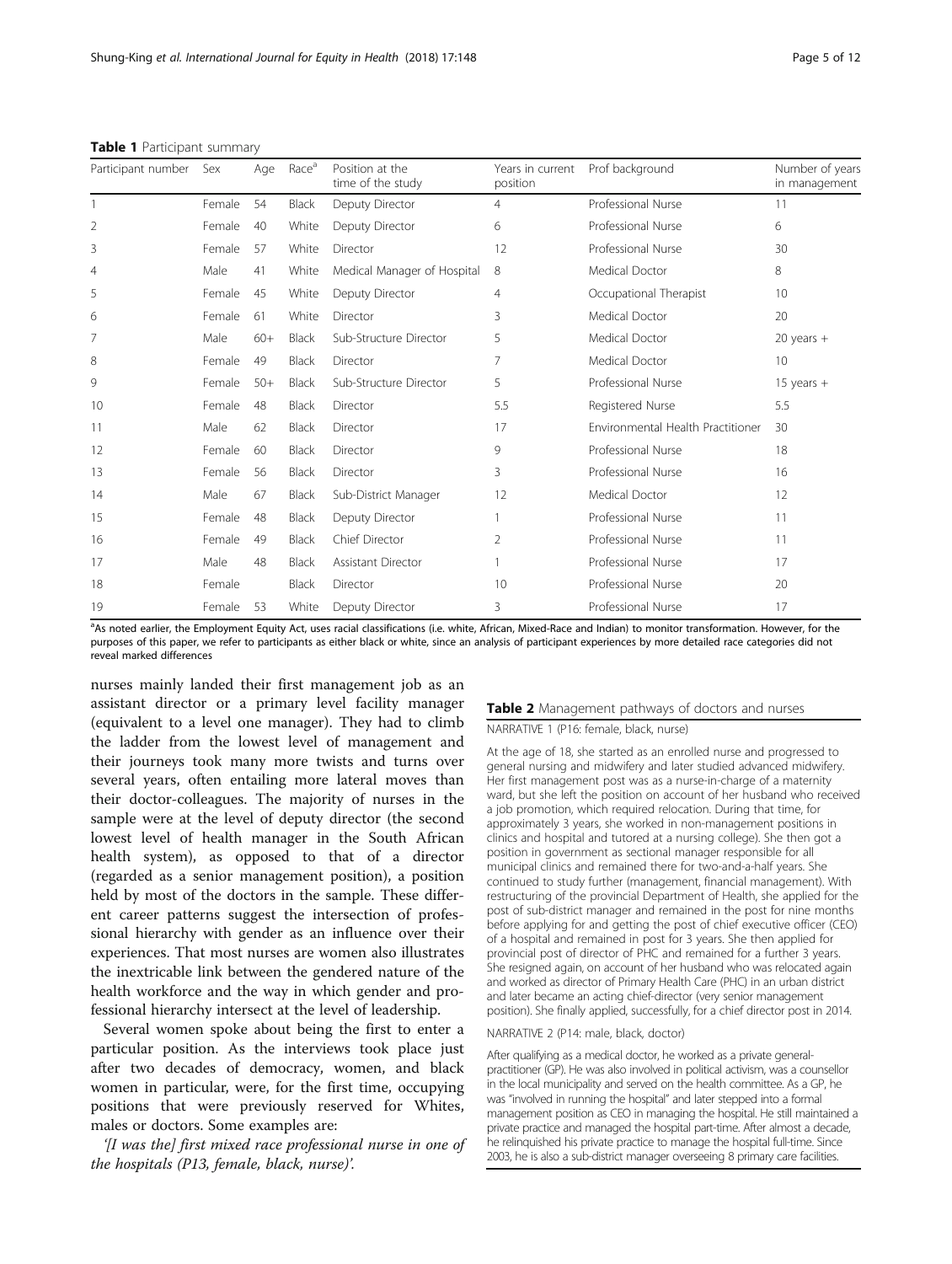'[I was the] first black nurse to become a school health nurse and also the first black nurse to launch and head up a district office (P18, female, black, nurse).

As these quotes illustrate, in addition to gender and professional hierarchy, race also played an important role in the career trajectories of women managers. These women were pioneers in their organisations and did not have other women managers with the requisite experience to turn to for advice and mentorship. One of these pioneering women managers has since become a role-model and mentor to many, as reported by several of our interviewees.

Similar to the career-pathway differences referred to in Table [2](#page-4-0) for nurses as compared to doctors, black women managers faced more obstacles and took longer to get into management in comparison to their white counterparts, facing a 'triple-challenge' of gender, professional hierarchy and race in their career trajectories. With the exception of one black woman manager, gender played a role in the difficulties they faced in their careers. For the single exception, she attributed strong family support and positive affirmation by her father from a young age as the reason gender was not an obstacle in her professional experiences and trajectory. In another exceptional circumstance, one female manager cited her race as a negative influence. She explained that, 'in the new democratic South Africa [she is..] unlikely to progress beyond her current mid-level position' (P19, female, white, nurse). In this study site, white managers were in the minority.

Gender also played an important role in the personal career choices women managers made, regardless of race. Similar to her counterpart in Table [2](#page-4-0), a white female manager indicated that she and her husband both had aspirations of becoming surgeons, but when they had children, she decided to put her career on the backburner to allow her husband to follow his dreams. She opted for a career in management instead, as she perceived the hours to be more family-friendly.

The five males in the sample experienced an interesting mix of negative and positive influences from the social identities we explored. A black male manager in Province 2 spoke of having experienced many societal, professional and now managerial prejudices as a 'minority' person based on his professional identity and gender. He spoke strongly to how, as a male nurse, he endured prejudices from female colleagues and he also had to cope with similar prejudice about his chosen occupation in his family and social circles. In his management position he was the only male manager amongst older female managers:

Males in this are so submissive to women…They are so submissive in such a way that they ended up losing it and deciding "I'm going just to be quiet" so they are not being felt. so, me having to come here and telling them [women] "..No, you are wrong there, let's do it this way or come sit, let's plan." So it becomes a challenge for me because they are not used to a male telling them "No, no, no". (P17, male, black, nurse);

Three other black male managers highlighted race as having played a role in their career opportunities and choices. During apartheid, one left to pursue a career in a neighbouring country due to racial prejudice in South Africa and later returned post-democracy; another spoke implicitly of not being part of the 'in-crowd' of males in his department as a result of racial difference; and a third, whilst he did not mention issues of race, recounted how his strong anti-apartheid and activist roles in health matters in the pre-democracy period automatically made him the first choice to run a local hospital post-democracy. The fifth male, white and a doctor, did not allude to any difficulty in his career trajectory as a result of these social identities.

## Practices of leadership

Participants' practices of leadership, which were a mix of positive and negative experiences, were explored through the critical incidents. Participants described a diverse set of critical incidents, ranging from challenges within their own sphere of influence (e.g. team work and organizational culture, management styles) to events which they had no or limited influence over, but were experienced as a crisis (e.g. unexpected increase in patient load at a hospital, sudden resignation of a staff members) and in some instances as a catastrophe (e.g. death of colleagues).

Despite the variation in incidents, managers all described their impact both on personal leadership practices and wider team performance. In the following quote, the participant (district manager) was concerned both about the poor performance and a reputational crisis of her district when the manager for Human Immuno-deficiency Virus (HIV) and Acquired Immuno-deficiency Syndrome (AIDS)/Sexually Transmitted Diseases (STDs) /and Tuberculosis, known as the HAST manager resigned. Her strategy for addressing the problem was to systematically address and intensify all the components of the HAST programme and work with multiple actors to achieve this:

"It was like [Name of district]…is taking the whole province down….it means I'm not doing my job, you know, because the buck stops with me. I'm the one taking accountability, so I cannot afford to be disgraced in, in a provincial meeting that's a no-no for me… Then we had to work very hard; go do campaigns…you have to intensify the finding out…how you are going to get patients… the diagnostic part has got to be intensified..once that is pushed then the ones on antiretroviral therapy (ART) will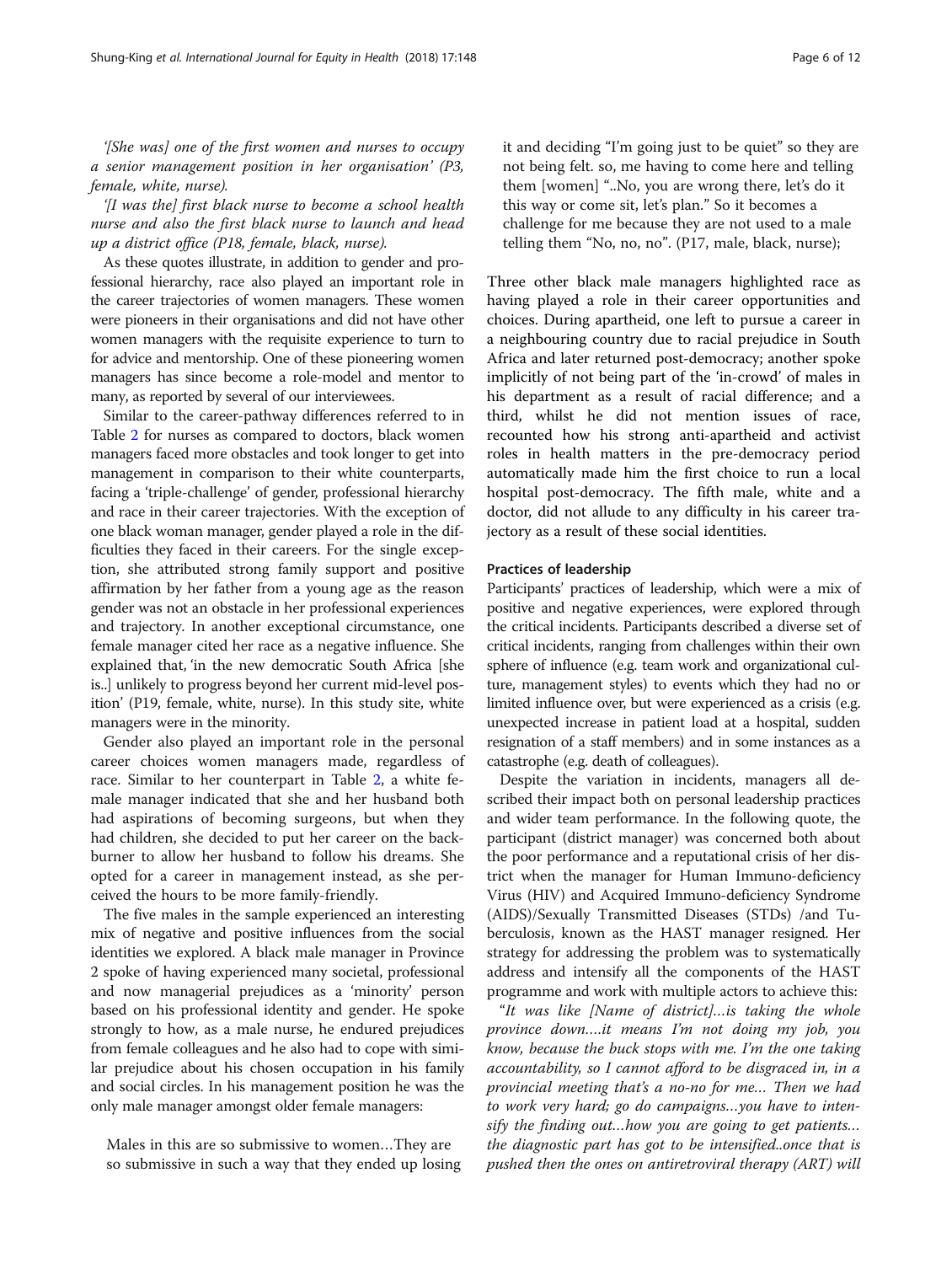also be improved, ones that are on ART are there we also do adherence clubs…what we needed to do also was to also increase the community health care workers, the volunteers; because they are the ones that go to the houses… to intensify our relationship with the partners." [P16, female, black nurse].

The above critical incident illustrates day-to-day management issues that are potentially predictable, but which some managers nonetheless experience as crises. The example highlights how reputation, performance and accountability drive leadership practices. In contrast, in unanticipated crises such as the death of a colleague, health managers typically do not have contingency plans. Responses to such events may demonstrate strong team reactions (such as teams going beyond their scope of work and even outside of their usual geographical boundaries to support one another), but also test a leader's decision-making and strategic-thinking abilities.

" .. So it's a huge gap now the clinics must go on so– one day clinic S will go and help; two days Clinic V will come and help. So within a week they organise a whole group who can help; also with their little capacity, but they go and help". [P3, female, White, nurse]

This critical incident referred to above, relates to the deaths of several colleagues in one accident. It reveals three important facets of leadership in the time of crisis. First, crises are opportunities for strengthening relationships and networks of support. Second, the enactment of distributed leadership. Third, the notion of 'metacompetence', as illustrated by the continued functioning of the clinics despite the extreme crisis brought about by the tragic loss of several staff members.

Through and beyond the critical incidents, we see examples of managers with different leadership practices which have important implications for themselves and their teams. For example, one district was described to have a 'pervasive toxicity' which was attributed in large measure to the leadership practices of the district manager. This toxicity was, however, significantly reduced by a supportive coaching intervention for the leader (Table 3). The example in Table 3 illustrates how leadership difficulties, such as were experienced by the manager, can provide opportunities for personal growth and development through self-reflection and a willingness to change with ripple-effects for transformation at the organizational level.

In one province, several managers at different levels spoke of being supported and mentored over many years by their managers. They spoke fondly of those who 'gave them a chance', mentored them throughout their professional and managerial career, and who remain close colleagues and role models to date. Despite movement into Table 3 Toxic leadership practices: an opportunity for transformation at the personal and organizational level

This leader was subject to significant challenges as a first-time hospital manager and reported experiencing significant prejudice from white male doctors, who questioned her appointment as a black woman. Some of these difficulties continued into her current role, demonstrating the negative reinforcement of inadequate support and capacity to take on leadership roles, especially when compounded by prejudice and discrimination. Her willingness to open herself and her team to a coaching intervention catalyzed positive change in her leadership practices and the organizational culture. Prior to the coaching intervention, interactions with the manager were described by a colleague as 'going into hell'. Following the intervention, the same colleague described interactions with her as 'enjoyable' and where he 'looked forward to going to her office'.

different teams and different districts, or between levels of management, these relationships endured and resulted in an informal 'network of managers' who value and support one another. This kind of support seemed to be independent of any of the social identities that we explored.

### Perceptions of ideal leadership and leadership practices

Perceptions influence behaviours and we further explored with managers their understanding of leadership and what they regarded as important or 'ideal' leadership characteristics. Interestingly, all interviewees understood leadership and management as a continuum and that, as managers, they had to execute a set of daily practices where some fit more in the domain of leadership and others more under management. Some weighted the transactional aspects of their responsibilities strongly, such as having to set guidelines and follow processes and execute the administrative requirements of their portfolios whilst others spoke more deliberately of the transformational aspects, such as working towards serving the public, setting strategy and being visionary.

A male manager eloquently described his perceptions of his multiple roles in one day, where it was clear he draws on different competencies (cognitive, technical and social) as he changes tasks, whilst trying to hold it all together to create stability amidst multiple demands (meta competence). He demonstrates the 'every day resilience' of frontline managers [[24\]](#page-11-0) and the inextricably-linked 'leading' and 'managing' daily activities of a manager (Mintzberg, 2005). He also speaks of his practices, shaped by his underlying personal values and specifically those which embrace a balanced family-work life, a pursuit which is stereotypically associated with women managers:

"After your interview today there will be an human resource (HR) person coming to me; and then the Finance Head, and then I have an unhappy staff member because of work relationships in the workshop. Then I have a document to submit as a complaint for the Minister by 8 o'clock tomorrow morning; that is a continuous thing… where the HR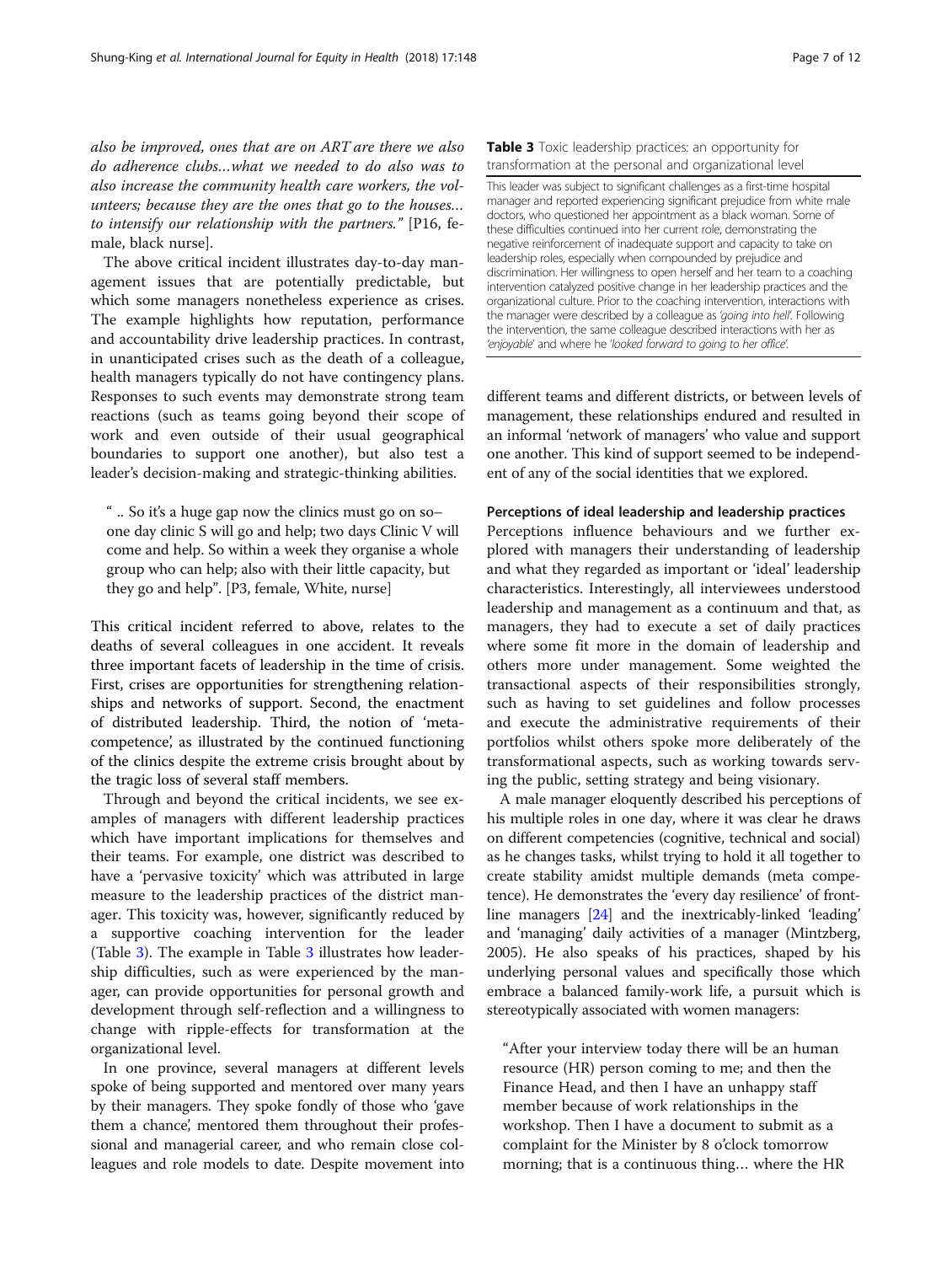person thinks HR all the time; while I'm writing an email on HR, I will answer a telephone call on information management, and my finance person. You have to change all the time continuously; and if you don't have a structure in place – a system in place on how to deal with the various streams of work in your area – under your control - it is going to travel around in your head all the time; and you continuously think" "What have I missed, what should I…what should I have done today. What deadlines are there today; tomorrow, or in a week?" Uhm…yeah it's – one good thing I do is I leave at 16:00; 07:30 until 16:00 I work as good as I can. But I leave here at 16:00. I go and pick up my kids and I am dad; and I preach it to my staff all the time. [P4, male, white, doctor]

We analysed the words and phrases used by managers to describe good leadership characteristics (behaviours) and placed these into the four Le Deist and Winterton competency domains (Fig. 1). Most leadership behaviours identified by managers fell under social competencies, illustrating their strongly relational notion of leadership. The commonly accepted notion that leaders require high emotional

intelligence also permeated the perspectives of the managers in this study. Managers also expressed a number of values that they followed including '..fairness, integrity, trust, transparency, honesty and being non-judgmental..'. For some participants, these values were reportedly derived from particular family members and/or their religious beliefs. In one study site, managers explicitly referred to values contained in their organisational behaviour charter, suggesting that converging personal and organisational values may have a reinforcing effect.

Managers also spoke of 'ways of leading' that suggested a preference for distributed leadership within their teams and in the organisation more broadly, as indicated by phrases such as '…rejecting hierarchy; valuing all staff; leadership and followership; leading from behind; supporting discretionary power; and being inclusive'.

All participants recognised the importance of teams and team leadership and the importance of ensuring that teams, as a collective, possess the necessary leadership traits. In keeping with their implied notions of distributed leadership, they often spoke about their willingness to delegate and allowing others to get on with the job, and also explicitly named others as leaders in their own right.

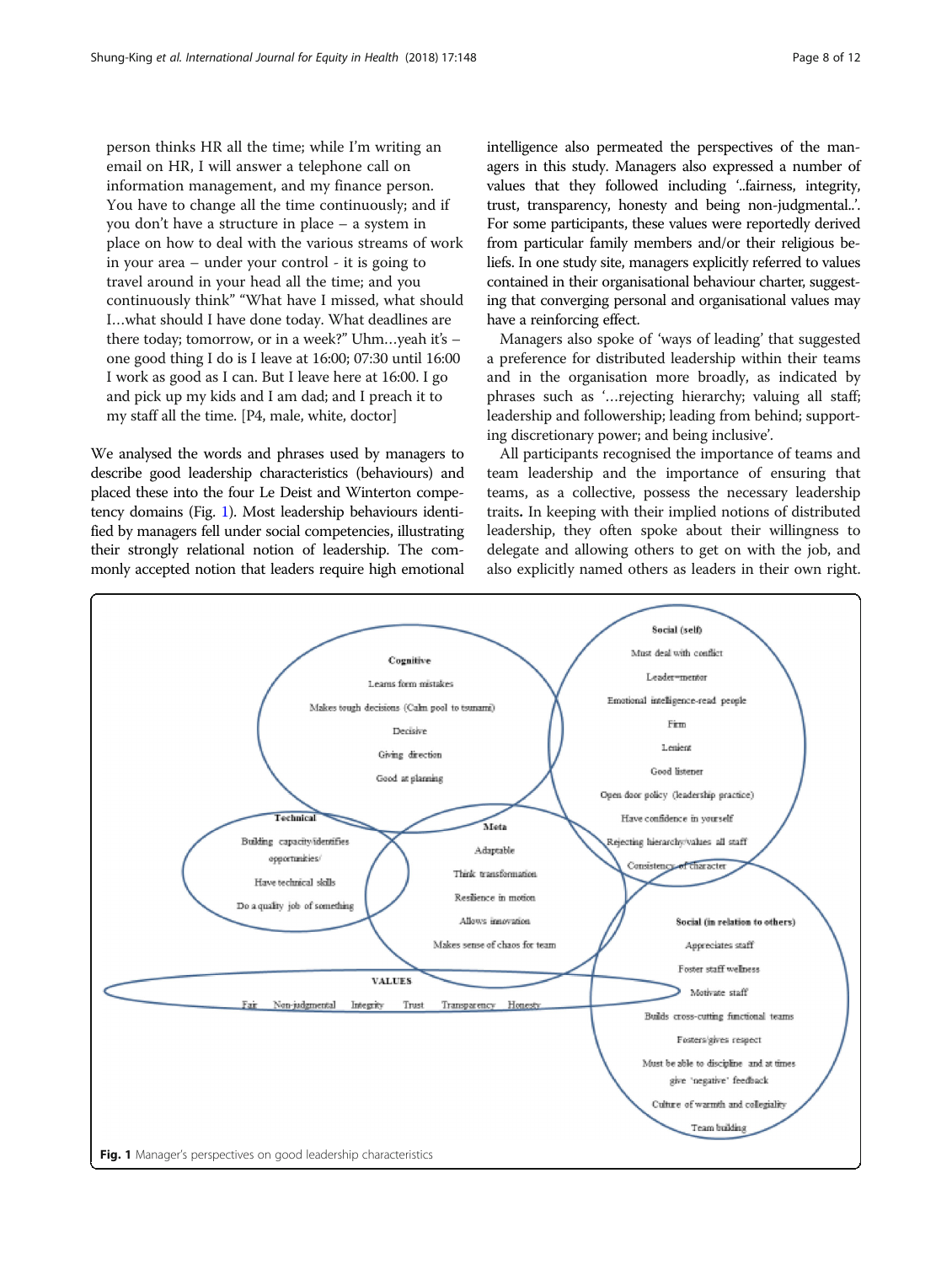In the critical incidents, they identified practical examples of how they acknowledged and encouraged others in their teams to take leadership. Death and illness were the predominant 'critical incidents' mentioned and in these extreme and tragic circumstances (two managers in particular experienced multiple unexpected deaths due to accidents, within their teams), they spoke passionately about how teams drew together, relationships were strengthened, and team resilience increased. Two others spoke about the illness of their senior managers, one of whom subsequently died, and how that impacted on them. One was even inspired by her late manager to take up the

leadership position that he vacated. Managers largely spoke of the leadership and team characteristics in a 'gender-neutral' way and also did not raise race or professional hierarchy as important influencers. Only four managers volunteered gender as a factor in influencing the kind of values that managers' hold and aspire towards. One senior male manager reported that women managers were more caring and nurturing and had more effective ways of communicating and managing difficult one-on-one relationships in the workplace. A female manager posited that:

."… women are very tough; but they are also empathetic. …..When I looked at all women that are being put in power most of them, they take organisations very far. It's not because I'm a woman; but that's my view. When you look at organisations that actually crumble, in most cases they crumble in the hands of males, most of them". [P16, female, black, nurse]

With reference to their leadership positions, women managers had mixed perspectives as to whether their gender had negatively influenced their ability to advance in their careers. One participant spoke very forcefully about being disadvantaged by the presence of a 'boys club' in one study site, whilst others spoke favourably of how men in management positions had supported and helped advance their careers.

Managers had perspectives of what constituted 'ideal' characteristics and practices in a leader, usually recounting these in managers they admired and respected. The characteristics that emerged were more pragmatic and functional than their aspirational notions of what leadership is. A frequently admired characteristic was being 'decisive' regardless of the nature of the decision. One manager when she assumed an acting senior management role was advised by her boss, "..whatever you do, please just make a decision even if it's the wrong one. I will back you  $up''$  (P10, female, black, nurse). The next most common trait that featured in almost every interview was that of being a role model. They described how

'being exemplary' and 'walking the talk' as very important. Most participants had a specific role model in mind and it was usually someone more senior, who had mentored or supported them at different points during their career. Further ideal characteristics mentioned by managers included: 'Being firm, technically good, accountable, know[ing] the policies and procedures, and being balanced'. One manager referred to herself as: "being a calm stream and Tsunami at the same time" (P9, female, black, nurse), suggesting the varied behaviours that leaders have to exhibit.

An analysis by gender, race and professional hierarchy did not reveal any discernable patterns: we did not find any differences in how men and women, doctors and nurses and black and white participants spoke of ideal attributes.

## **Discussion**

In this paper we sought first to explore the influence of gender on career trajectories into formal managerial positions and second to explore whether gender influences practices and perceptions of leadership. Through in-depth qualitative analyses, we confirmed the intersecting influences of social identities as espoused by other authors and found that gender did not act alone in shaping pathways into management, but intersected with, and in some instances was over-shadowed by, race and professional hierarchy. We found that the strongest influence of these social identities emerged with respect to career pathways. The inter-twining of the repressive race-based history, the persistently patriarchical society and the medical hierarchy strongly shpaed career opportunities and pathways.

Professional hierarchy was the most significant influence on the level of ease participants experienced in progressing towards management, with far more challenging experiences reported by nurses and especially black nurses. The broader human resource and management and leadership literature is fairly silent on this constraint over managerial careers. Further research in South Africa and other settings would deepen our understanding of this phenomenon.

The influence of gender on career trajectories, and in particular gendered roles within dual-career households, was observed in our study, with some female professionals prioritising their male partners' careers ahead of their own. This reflects wider experience of women in healthcare [[26,](#page-11-0) [41\]](#page-11-0). This prioritisation of male partners' careers was also observed in professional clinical women who sometimes chose management over clinical jobs to cope with family demands; a commonly reported experience of professional women in health care [[52,](#page-11-0) [54\]](#page-11-0). At least one of the male respondent challenges convention, in keeping with the emerging literature on masculinity [[56\]](#page-11-0), where he strongly advocated for a work-life balance and the prioritisation of child care and family time.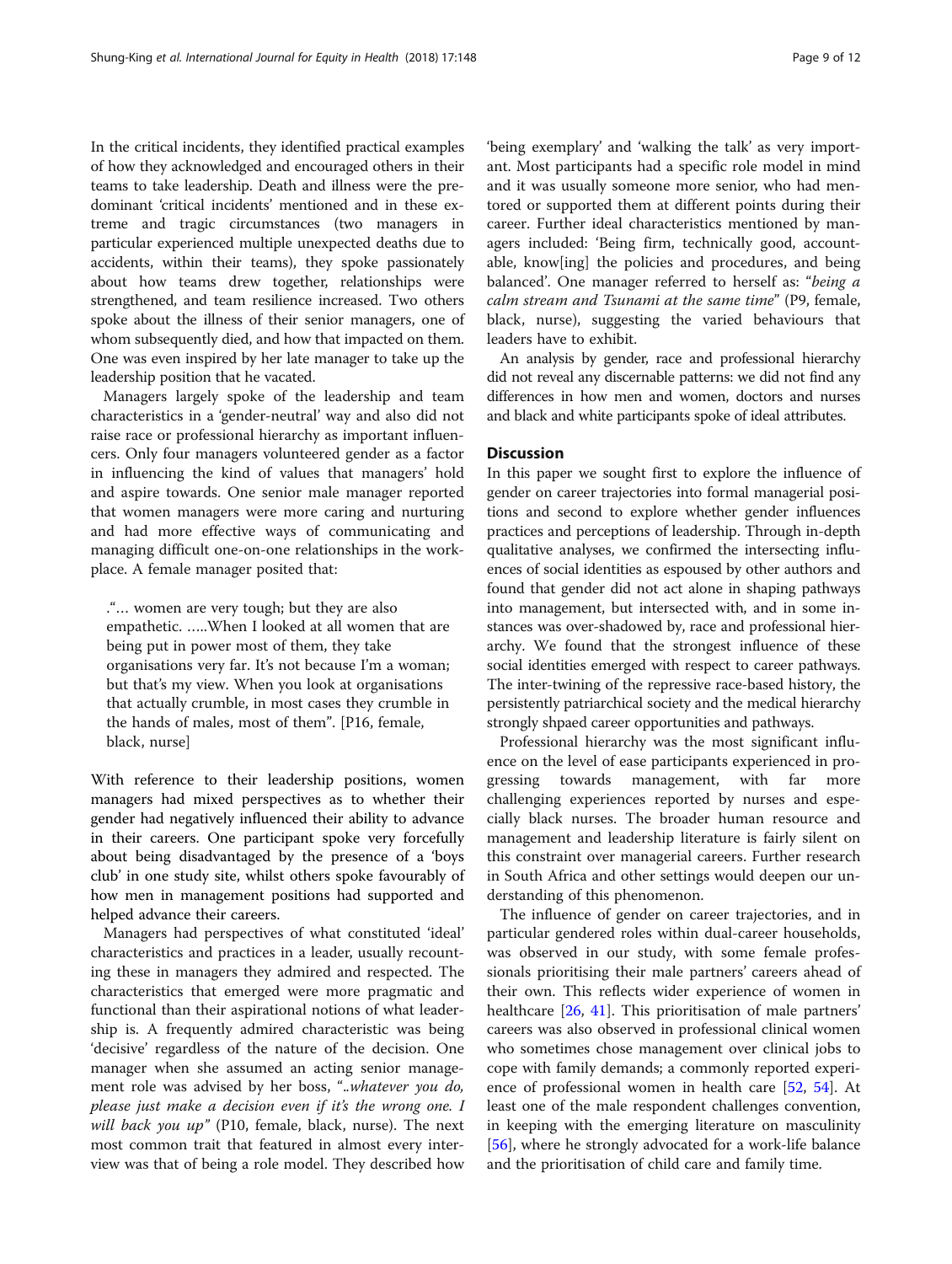More unique to the South African experiences reported here was the strong confluence of race and gender in influencing career pathways. Black participants, both men and women, described the role of pre-democracy apartheid policies in limiting their higher education and vocational options, and contributing to complex and protracted higher education and career pathways into, finally, management. As Bunting describes, "Under apartheid, higher education in South Africa was skewed in ways designed to entrench the power and privilege of the ruling white minority" [[7](#page-11-0)]. black women (nurses), moreover, faced the triple challenge of profession, gender and race, in navigating a career into and through management. Our respondents recounted many examples of the triple discrimination that they had to face, and how, enabled by progressive employment equity policies in the post-apartheid period, they were often the "first" black leaders occupying positions previously reserved for white males, often doctors. The supportive role that families played in enabling female black managers to pursue their education and careers was frequently highlighted. In the process, they were able to move away from their traditional gender roles as primary care-givers and mothers. Employment equity and supportive home environments, at least for this cohort of women, countered the leadership "labyrinth"<sup>3</sup> of gender-based barriers hampering women's upward mobility in management [\[41\]](#page-11-0).

We also had a few examples where experiences and practices did not follow the expected pathways such as the black male nurse manager that experienced discrimination in a black female-dominated management environment, the male manager who strongly advocated for family-work balance and the female senior manager for whom gender was a non-issue. In addition to the recurring influence of gender, was the consistent finding that gender almost always intersected with the social identities of race and professional hierarchy in influencing experience.

Our study shows that South African managers hold contemporary notions about the nature and form of leadership, as expressed in the more recent leadership literature. Almost without exception they spoke of leadership as extending beyond the domain of individuals to teams, in contrast to notions of the individual leader that still dominates the management and leadership literature. The importance of teams and teamwork manifested both in concept and in practice as shown in the critical incidents [[6,](#page-11-0) [37](#page-11-0), [38](#page-11-0)]. Respondents also implicitly referred to distributed leadership in teams and alluded to the importance of recognising leadership in others, helping others in their leadership careers and valuing the recognition of their leadership by those senior to themselves. Finally. managers emphasised the impact of systemic factors on their leadership and spoke about the challenging effect of multiple and complex demands, resource constraints and uncertainty that they have to deal with daily [\[24\]](#page-11-0).

In exploring their perspectives on ideal and desirable leadership characteristics, the matrix of domains espoused by LeDeist and Winterton, were repeatedly articulated [[35](#page-11-0)]. Reflecting the understanding that leadership is a social construct and process, respondents identified social competencies, those of understanding themselves and how they relate to others, as the strongest and most favoured set of competences they felt leaders should have. Strong social competencies also support a more transformational approach to leadership, which contrasts with the transactional approach common in large bureaucracies. Transformational leadership requires managers to have an awareness of the importance of the organisational or system 'software' and in particular the intangible software, which includes elements such as trust, respect, integrity, to which many managers alluded [\[14](#page-11-0), [20](#page-11-0), [29](#page-11-0)]. Although not strongly articulated in the findings of this research, gender may contribute to recognition of the importance of social competency: some women respondents, and at least one of the male managers, explicitly suggested that women managers favour communication, caring and nurturing –typifying the gendered behavioural norms as-sociated with women [\[9,](#page-11-0) [31](#page-11-0)].

An unexpected and particularly interesting finding was the sense of a network of supportive managers given leadership longevity and stability in one of the provincial sites in particular. Some of the participants in the interview cohort were regarded as role models by other participants. For one manager, role modelling was also a personal aspiration. This illustrates the potentially powerful effect of having cohorts of managers that embrace similar values, aspirations and behaviours, as these eventually become the organisational culture of 'how we do things around here'. This 'inter-generational' role-modelling and mentoring as well as peer-support, may have the potential to grow a community of leaders adopting particular leadership practices, which in turn may promote an organisational culture that itself nurtures such leadership [[19](#page-11-0), [36](#page-11-0)]. Furthermore, organisational processes that recognise differing social locations, actively mitigate against structural barriers due to social identities and promote support and opportunities are essential in the building of transformative work environments. Does gender influence this? Our study hints at this influence, but in order to grow stable, resilient, cohorts of leaders across health systems, it is more important to recognise and support talent and potential, irrespective of gender, race or profession.

In terms of leadership and leadership development, the findings of this study point to the need for further consideration of the following issues and processes:

• The need for job-design to be sensitive to and incorporate issues of gender, race and professional hierarchy, in order to support candidates' readiness/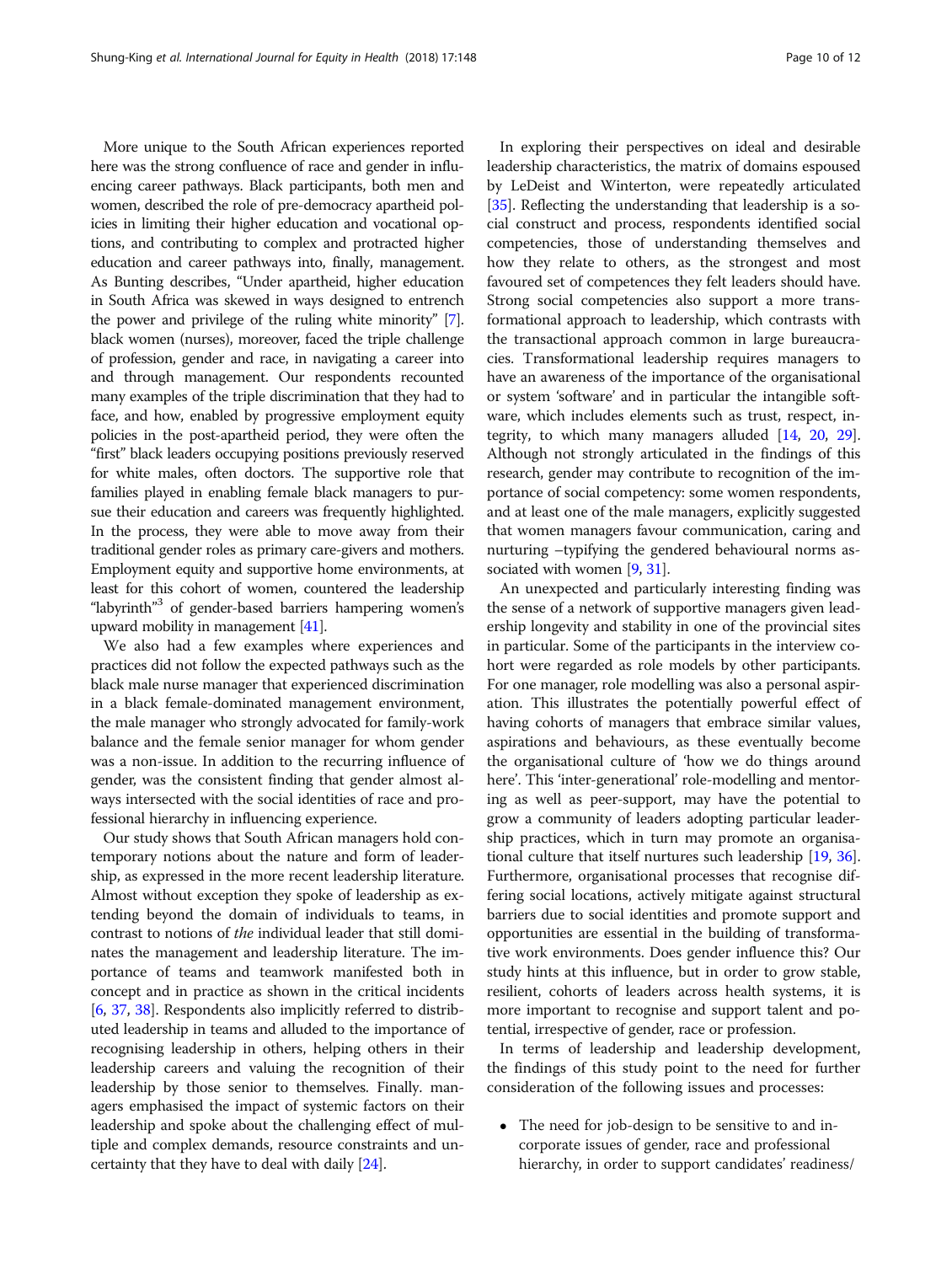<span id="page-10-0"></span>preparedness for positions of leadership in healthcare organisations;

- The design and content of healthcare leadership development programmes to explicitly consider and address issues of gender
- Support systems (i.e. mentoring, coaching) for all healthcare leaders, especially early-career in the presence of gender, race and profession-based bias
- The importance of managing diversity in healthcare organisation.

## Conclusions

Gender, in intersection with race and professional hierarchy, is one of many influencing factors over the mix and composition of management cadres in the public health sector of South Africa. Given the small size of this exploratory study, a number of aspects cannot be conclusively and empirically confirmed. However, the insights that emerged from this study help us understand a little better the complex dynamics of leadership and the intersection of three social phenomena (gender, race and professional hierarchy) in the selected settings. Their continuing influence in South African and other societies, albeit in different ways, suggests the value of further investigation of how they shape health leadership and finding ways to mitigate their potentially negative impacts.

## **Endnotes**

<sup>1</sup>An important disclaimer, which echoes the seminal historical paper of Coovadia et al. [[12\]](#page-11-0) referenced here, is that the terms used for the different races are consistent with those in common use and employed by the national census and do not imply acceptance of racial attributes of any kind on the part of the authors. In the Employment Equity Act, Black refers to citizens of 'African, Mixed-Race and Indian' origin and the persistent use of these racial classifications was justified as needing to monitor the transformation in the employment practices across the country, in order to redress the previous racial imbalances on employment and opportunity. <sup>2</sup>

<sup>2</sup>Senior health managers as distinct from level 1 and 2 managers whose key roles relate to managing teams and other managers and top level managers who might head departments of health [\[23\]](#page-11-0).

 ${}^{3}$ Eagly and Karau refer to the 'labyrinth' as the complex and varied set of challenges that women face on their journey to leadership (11)

#### Abbreviations

ART: Antiretroviral therapy; CEO: Chief executive officer; CI: Critical incident; GP: General practitioner; HAST: Human Immunodeficiency Virus (HIV) and Acquired Immune-Deficiency Syndrome (AIDS), Sexually Transmitted Infections (STI) and Tuberculosis; HCT: Haematocrit; HR: Human resource; LMICs: low- and middle-income countries; PHC: Primary Health Care; SDG: Sustainable Development Goals

#### Acknowledgements

We wish to acknowledge all the participants who generously gave of their time and shared their perspectives and experiences with us as researchers. We also wish to thank and acknowledge the RESYST network members for their support in various capacities.

#### Funding

Maylene Shung King, Lucy Gilson, Chinyere Mbachu, Sassy Molyneux, Kelly Muraya, Nkoli Uguru and Veloshnee Govender are members of the Consortium for Resilient and Responsive Health Systems (RESYST). This document is an output from a project funded by the UK Aid from the UK Department for International Development (DFID) for the benefit of developing countries. However, the views expressed and information contained in it, are not necessarily those of or endorsed by DFID, which can accept no responsibility for such views or information or for any reliance placed on them.

#### Availability of data materials

The datasets used and/or analysed during the current study are available from the corresponding author on reasonable request.

#### Authors' contributions

MSK (as first author) and VG (as senior author) conceptualized the research, collected and analysed the data, and were the primary writers of the manuscript. LG and SM contributed to the concetualisation of the research and provided commentary and writing input on successive drafts of the manuscript. LG also contributed to the development of the analytical framework of the study. CM, KM and NU contributed to the conceptualization and the development of the analytical framework of the research and provided input into early drafts of the manuscript outline. All authors read and approved the final manuscript.

#### Ethics approval and consent to participate

The research study received ethical approval from the London School of Hygiene & Tropical Medicine Ethics Committee, the Faculty of Health Sciences Human Research Ethics Committee of the University of Cape Town (HREC REF 183/2015) and the provincial departments of health and district health authorities in which the research participants were located. Written informed consent was obtained from all participants for the interviews, as well as for recording of interviews. All data were treated confidentially, de-identified and anonymized in reporting the study findings.

#### Consent for publication

Not applicable.

#### Competing interests

The authors declare that they have no competing interests.

#### Publisher's Note

Springer Nature remains neutral with regard to jurisdictional claims in published maps and institutional affiliations.

#### Author details

<sup>1</sup> Health Policy and Systems Division, School of Public Health and Family Medicine, University of Cape Town, Cape Town, South Africa. <sup>2</sup>Department of Global Health and Development, London School of Hygiene and Tropical Medicine, London, UK.<sup>3</sup> College of Medicine, University of Nigeria Enugu Campus, Enugu, Nigeria. <sup>4</sup>KEMRI-Wellcome Trust Research Programme, Kilifi, Kenya. <sup>5</sup> Alliance for Health Policy and Systems, World Health Organization Geneva, Switzerland.

#### Received: 1 June 2018 Accepted: 10 September 2018 Published online: 18 September 2018

### References

- Adam T. Advancing the application of systems thinking in health. Health research policy and systems / BioMed Central. 2014;12:50.
- 2. Al-Sawai A. Leadership of healthcare professionals: where do we stand? Oman medical journal. 2013;28:285–7.
- 3. Baser H, Morgan P. 2008. Capacity, Change and Performance Study Report. No. Discussion Paper 59B., Maastricht.